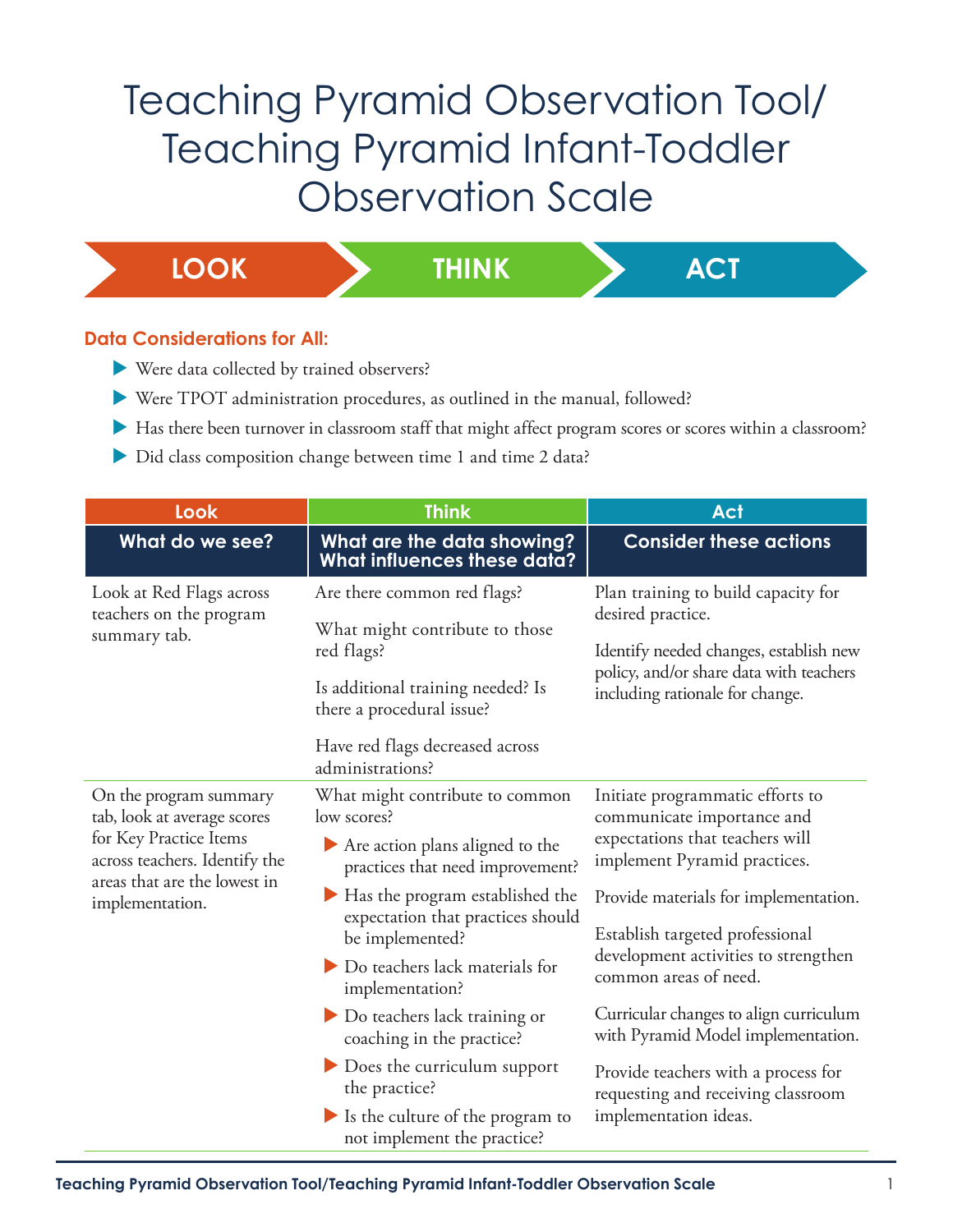| Look                                                                                                                                                                 | <b>Think</b>                                                                                                                                                                                                                                                                                                                                             | <b>Act</b>                                                                                                                                                                                                                                                                                                                                        |
|----------------------------------------------------------------------------------------------------------------------------------------------------------------------|----------------------------------------------------------------------------------------------------------------------------------------------------------------------------------------------------------------------------------------------------------------------------------------------------------------------------------------------------------|---------------------------------------------------------------------------------------------------------------------------------------------------------------------------------------------------------------------------------------------------------------------------------------------------------------------------------------------------|
| What do we see?                                                                                                                                                      | What are the data showing?<br><b>What influences these data?</b>                                                                                                                                                                                                                                                                                         | <b>Consider these actions</b>                                                                                                                                                                                                                                                                                                                     |
| Look at average scores<br>for Key Practice Subscale<br>over administrations.                                                                                         | Is there evidence of growth across<br>all teachers in the implementation of<br>Pyramid Model practices?<br>Is the growth expected or in<br>proportion to program efforts<br>in providing teachers with<br>professional development support<br>(e.g., training and coaching)?<br>Are action plans aligned to key<br>practice areas that need improvement? | Provide higher quality training<br>events on selected key practices (e.g.,<br>with implementation materials,<br>using adult learning strategies).<br>Increase access to professional<br>development training (e.g., on-line,<br>after hours, Saturdays).<br>Provide more coaching cycles.<br>Improve the delivery of complete<br>coaching cycles. |
|                                                                                                                                                                      |                                                                                                                                                                                                                                                                                                                                                          | Improve the alignment of action<br>plans to targeted key practice items.<br>Identify any competing                                                                                                                                                                                                                                                |
|                                                                                                                                                                      |                                                                                                                                                                                                                                                                                                                                                          | initiatives that might be affecting<br>implementation and determine how<br>to reduce the demands on teachers.                                                                                                                                                                                                                                     |
| Look at item and indicator<br>analysis across teachers.                                                                                                              | What is the pattern across teachers?<br>Are there common items or indicators<br>that are not being observed?                                                                                                                                                                                                                                             | Provide targeted professional<br>development events.                                                                                                                                                                                                                                                                                              |
|                                                                                                                                                                      |                                                                                                                                                                                                                                                                                                                                                          | Set a program-wide goal for<br>improvement in a key practice area.                                                                                                                                                                                                                                                                                |
|                                                                                                                                                                      |                                                                                                                                                                                                                                                                                                                                                          | Provide coaching with a focus on<br>the targeted key practice item(s).                                                                                                                                                                                                                                                                            |
|                                                                                                                                                                      |                                                                                                                                                                                                                                                                                                                                                          | Provide materials to support<br>implementation of targeted key<br>practice items.                                                                                                                                                                                                                                                                 |
| Using the individual<br>summary tab, look at<br>teacher individual scores for<br>Key Practice Items. Identify<br>the areas that are the lowest<br>in implementation. | What might be factors related to a<br>teacher's implementation scores?                                                                                                                                                                                                                                                                                   | Provide professional development<br>training opportunity that are<br>focused on areas of need.                                                                                                                                                                                                                                                    |
|                                                                                                                                                                      | Teacher training or background                                                                                                                                                                                                                                                                                                                           |                                                                                                                                                                                                                                                                                                                                                   |
|                                                                                                                                                                      | Quality or intensity of coaching<br>Classroom composition                                                                                                                                                                                                                                                                                                | Increase coaching with a focus on<br>areas of need.                                                                                                                                                                                                                                                                                               |
|                                                                                                                                                                      | Teacher beliefs or biases                                                                                                                                                                                                                                                                                                                                | Align action plans to key practice                                                                                                                                                                                                                                                                                                                |
|                                                                                                                                                                      | Alignment of action plans to<br>key practice items that need<br>strengthening<br>Delivery of complete<br>coaching cycles                                                                                                                                                                                                                                 | items in greatest need.<br>Address teacher beliefs or biases<br>using the Pyramid Model Equity<br>Coaching Guide.                                                                                                                                                                                                                                 |